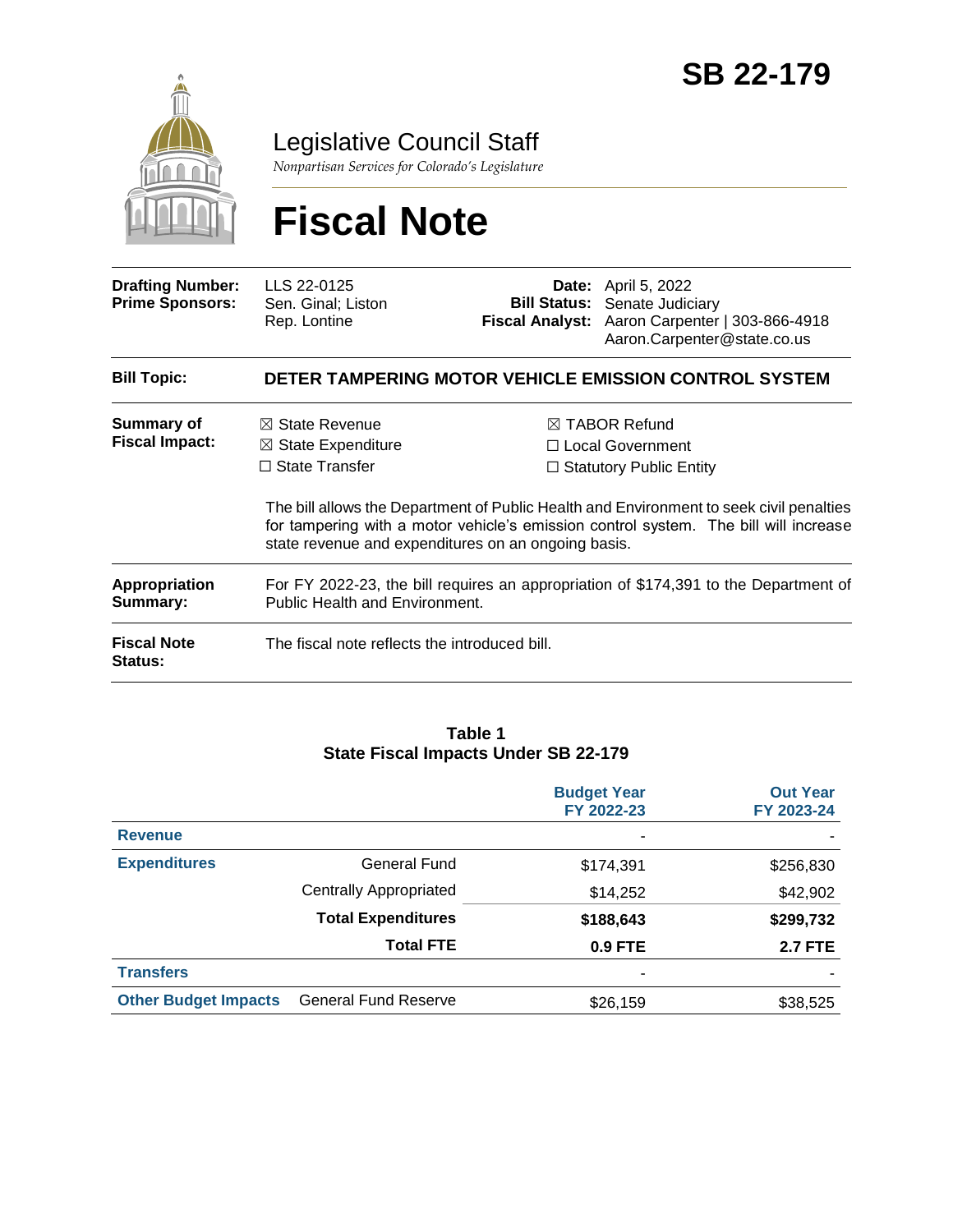Page 2

## Page 2<br>April 5, 2022 **SB 22-179**

### **Summary of Legislation**

Starting on March 1, 2023, the bill prohibits a person from:

- tampering with an emission control system;
- selling, advertising, manufacturing, installing, or using a motor vehicle part that bypasses the emission control system;
- selling, leasing, or renting a motor vehicle with an emission control system that has been tampered with, unless the vehicle is sold wholesale and the owner has the applicable ownership document;
- operating a motor vehicle with an emission control system that has been tampered with and the vehicle has been granted a certificate of conformity under federal law and the person knew the system was tampered with.

The bill establishes civil penalties—fines ranging from \$200 to \$15,000 depending on the number of vehicles a person owns or operates and the number of violations—for persons who violate the bill and allows the Attorney General to bring civil action against individuals. A person is not subject to a penalty if the person self-reports to the Colorado Department of Public Health and Environment (CDPHE) that they are not in compliance. Any civil penalties are transmitted to the Catalytic Converter Identification and Theft Prevention Grant Program if House Bill 22-1217 passes, and to the AIR Account in the Highway Users Tax Fund if HB 22-1217 does not pass. Finally, if HB 22-1217 becomes law, the bill creates the Catalytic Converter Identification and Theft Prevention Grant Program Cash Fund and continuously appropriates the money to the Department of Public Safety.

**Purchased vehicles.** The bill extends the amount of time to return a vehicle to a dealer if a vehicle fails a test at an enhanced inspection center from three to seven days.

**Motor vehicle dealer licenses.** The bill allows licenses for motor vehicle dealers, wholesale motor vehicle auction dealers, wholesalers, buyers agency, or used motor vehicle dealers to be denied suspended, or revoked for selling a motor vehicle that is not equipped with a properly functioning emission control system.

#### **State Revenue**

Starting in FY 2022-23, the bill will increase cash fund expenditures in either the Catalytic Converter Identification and Theft Prevention grant Program Cash Fund or the HUTF from civil penalties under the bill. Because it is unknown how many violations there will be, an exact revenue estimate cannot be determined at this time.

### **State Expenditures**

The bill increases state expenditures in the CDPHE by \$188,643 in FY 2022-23 and \$299,732 in FY 2023-24 from the General Fund. Expenditures are shown in Table 2 and detailed below.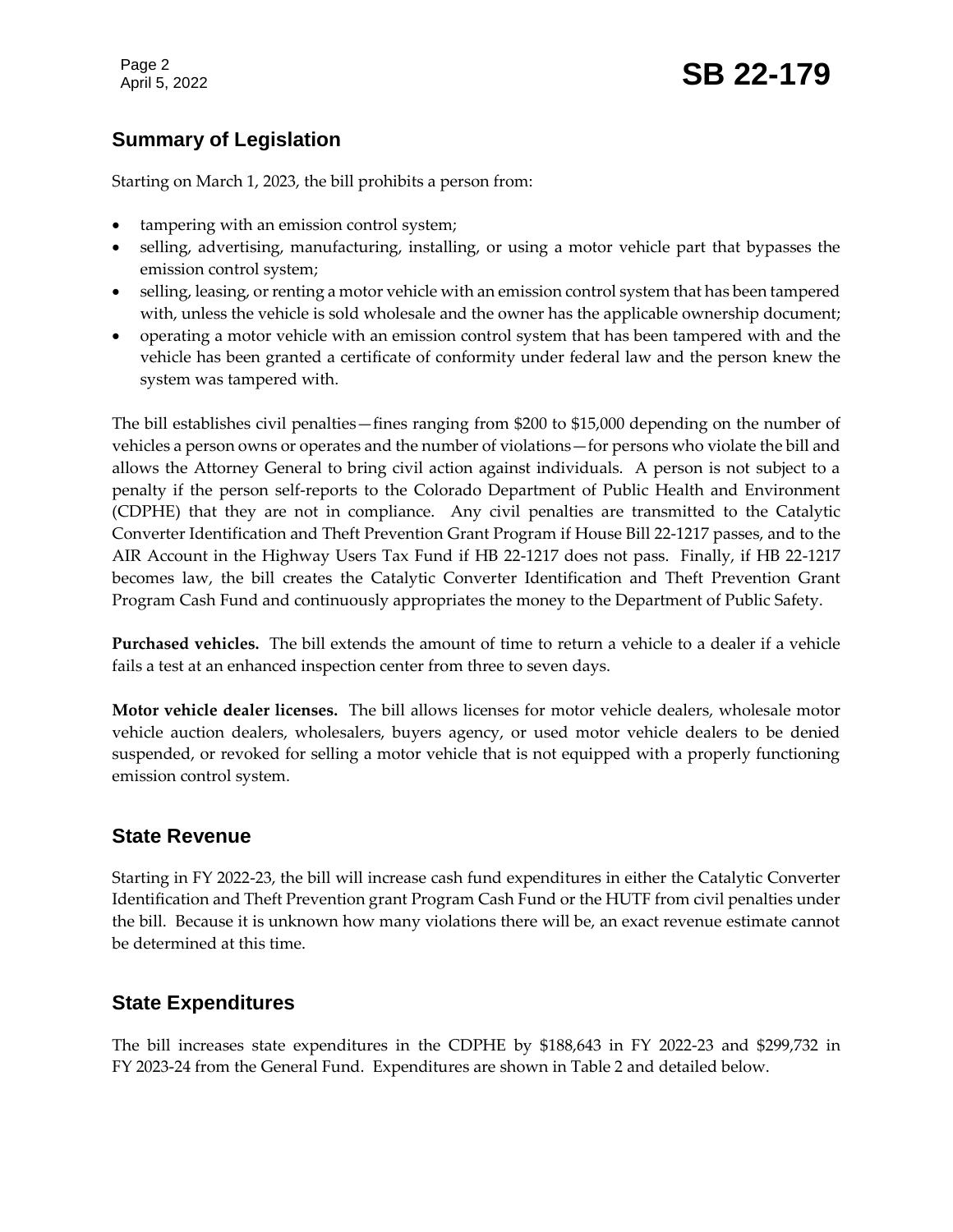### Page 3<br>April 5, 2022 **SB 22-179**

**Table 2 Expenditures Under SB 22-179**

|                                                    |                   | FY 2022-23 | FY 2023-24     |
|----------------------------------------------------|-------------------|------------|----------------|
| <b>Department of Public Health and Environment</b> |                   |            |                |
| <b>Personal Services</b>                           |                   | \$69,508   | \$199,021      |
| <b>Operating Expenses</b>                          |                   | \$1,485    | \$3,375        |
| <b>Capital Outlay Costs</b>                        |                   | \$18,600   |                |
| Legal Services                                     |                   | \$19,714   | \$39,428       |
| <b>IT Modifications</b>                            |                   | \$38,433   | \$15,006       |
| <b>Other Rulemaking Costs</b>                      |                   | \$26,651   |                |
| Centrally Appropriated Costs <sup>1</sup>          |                   | \$14,252   | \$42,902       |
| FTE - Personal Services                            |                   | $0.8$ FTE  | 2.5 FTE        |
| FTE - Legal Services                               |                   | $0.1$ FTE  | 0.2 FTE        |
|                                                    | <b>Total Cost</b> | \$188,643  | \$299,732      |
|                                                    | <b>Total FTE</b>  | 0.9 FTE    | <b>2.7 FTE</b> |

<sup>1</sup> *Centrally appropriated costs are not included in the bill's appropriation.*

**Public Health and Environment.** Starting in FY 2022-23, expenditures in the CDPHE will increase to hire additional staff, make modifications to computer systems, and for legal services.

- **Staffing costs.**Starting in FY 2022-23, the CDPHE will require 2.5 FTE to assist in rulemaking, assist in enforcement, track data, develop an annual report, and present results of the report to the General Assembly. Staffing costs include standard operating and capital outlay costs. Costs in FY 2022-23 are prorated for an October 1 start date for 0.5 FTE and March 1 for the other 2.0 FTE.
- **IT modifications.** The bill requires 389 hours of IT modifications to update CDPHE's computer system to track data required by the bill in FY 2022-23, and 40 hours for ongoing system maintenance starting in FY 2023-24.
- **Legal services.** The CDPHE will require 200 legal hours in FY 2022-23 to assist with rulemaking and 400 hours of legal services in future years to bring civil action against individuals under the bill. Legal services are provided by the Department of Law at a rate of \$98 per hour.
- **Other rulemaking costs.** In FY 2022-23 only, expenditures in the CDPHE will increase to purchase translation and interpretation services, to print fliers, and to send mailers. The CDPHE will also require time-limited marketing and communications staff support, which the fiscal note assumes can be accomplished with existing resources.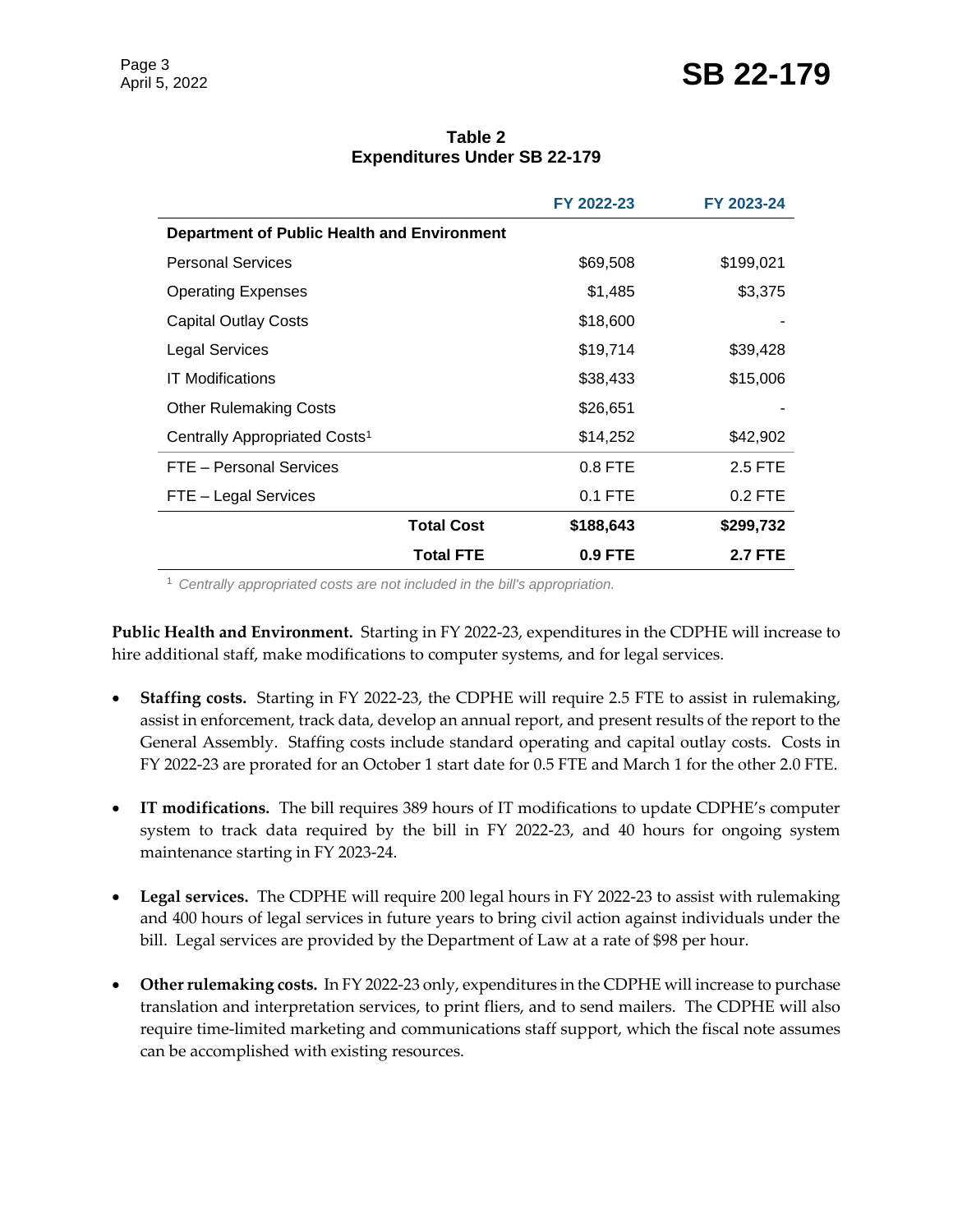**Department of Revenue.** Starting in FY 2022-23, workload in the Department of Revenue will increase to update rules for motor vehicle seller licenses. The fiscal note assumes this workload can be accomplished within existing appropriations. In addition, the department will require legal services from the Department of Law, which are expected to fall within the range of the department's existing legal services appropriations.

**Centrally appropriated costs.** Pursuant to a Joint Budget Committee policy, certain costs associated with this bill are addressed through the annual budget process and centrally appropriated in the Long Bill or supplemental appropriations bills, rather than in this bill. These costs, which include employee insurance and supplemental employee retirement payments, are shown in Table 2.

### **Other Budget Impacts**

**TABOR refunds.** The bill is expected to increase the amount of state revenue required to be refunded to taxpayers by an indeterminate amount, as discussed in the State Revenue section above. This estimate assumes the March 2022 LCS revenue forecast. A forecast of state revenue subject to TABOR is not available beyond FY 2023-24. Because TABOR refunds are paid from the General Fund, increased cash fund revenue will reduce the amount of General Fund available to spend or save.

**General Fund reserve.** Under current law, an amount equal to 15 percent of General Fund appropriations must be set aside in the General Fund statutory reserve beginning in FY 2022-23. Based on this fiscal note, the bill is expected to increase the amount of General Fund held in reserve as shown in Table 1, which will decrease the amount of General Fund available for other purposes.

### **Effective Date**

The bill takes effect 90 days following adjournment of the General Assembly sine die, assuming no referendum petition is filed, except that sections 2 and 3, concerning the Catalytic Converter Identification and Theft Prevention Grant Program and funds transfer only take effect if House Bill 22-1217 becomes law. Section 4, which concerns transferring money to the Highway Users Tax Fund only takes effect if House Bill 22-1217 is postponed indefinitely. The bill applies to conduct occurring on or after the effective date of the bill.

### **State Appropriations**

For FY 2022-23, the bill requires a General Fund appropriation of \$174,391 to the Colorado Department of Public Health and Environment, with 0.8 FTE. Of this amount, \$38,433 is reappropriated to the Office of Information Technology and \$19,714 and 0.1 FTE is reappropriated to the Department of Law.

### **Departmental Difference**

The CDPHE estimates that the bill will require an additional 0.5 FTE to assist in rulemaking, providing outreach, and develop regulations. The fiscal note estimates that 2.5 FTE is a sufficient number of staff to accomplish the requirements of the bill.